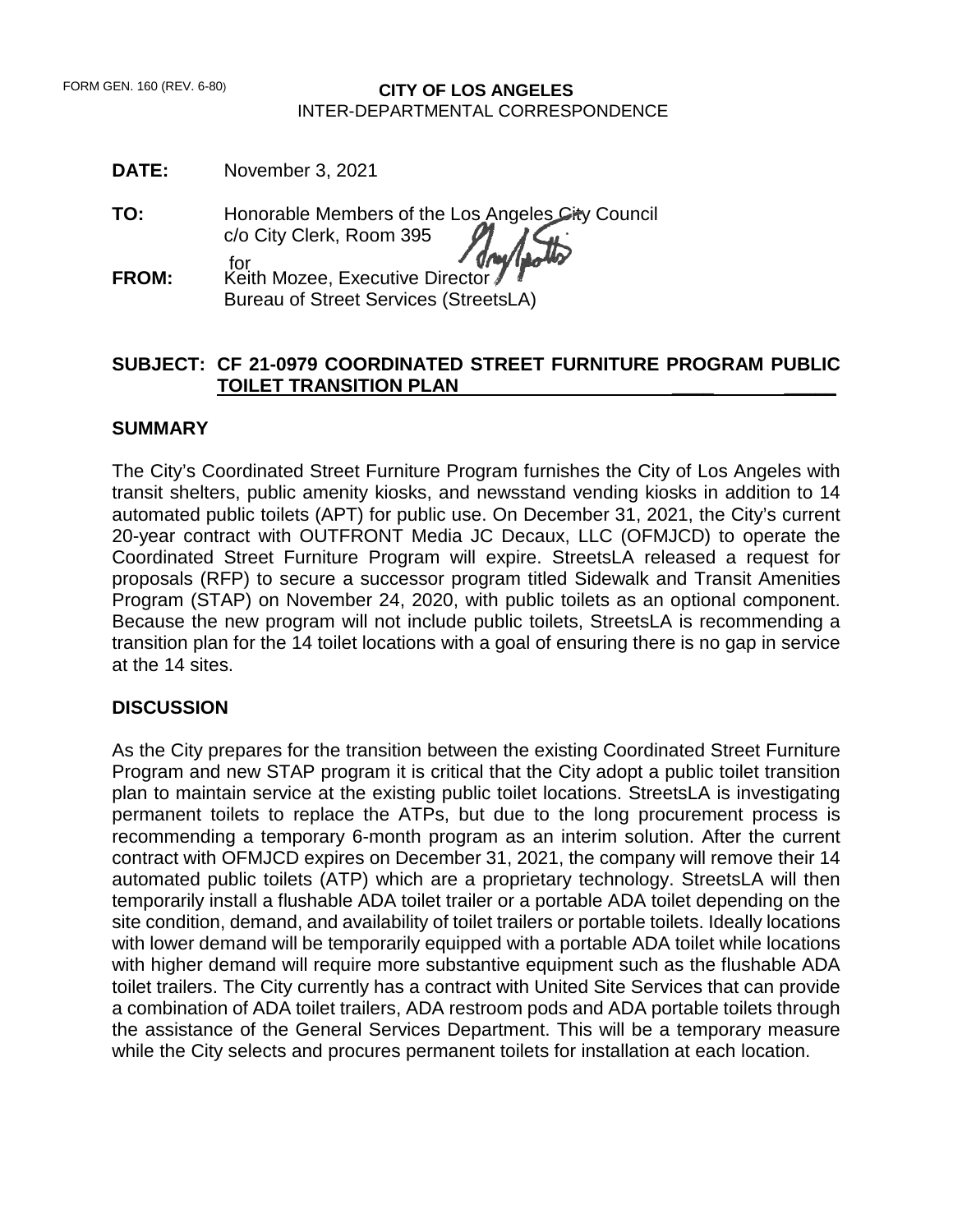CF 21-0979 COORDINATED STREET FURNITURE PROGRAM PUBLIC TOILET TRANSITION PLAN November 3, 2021 Page **2** of **4**

Utility connections will be required to prepare the sites for the permanent toilets and where feasible, the temporary toilets. To be able to connect the plumbing and electricity to operate the temporary toilets the ADA toilet trailer will need to be located as close to the existing APT as possible. Because all the toilets are installed within the sidewalk area, only three of the high demand sites can accommodate the footprint of a typical ADA toilet trailer. United Site Services is assisting in locating more compact ADA restroom pod. As soon as funding is identified, StreetsLA can begin this site preparation which will include the installation of electrical pedestals and conduit at all 14 sites to prepare for connection to the electrical meters. At a minimum, all locations will be equipped with ADA toilet trailers and will be prepared by moving and relocating the electrical meter within the existing APTs to electrical pedestals which is also needed for future permanent toilet installation. StreetsLA will coordinate with LADWP to have the electrical meters relocated from the APT to the pedestals prior to December 31, 2021. Once the new connection is made, ownership of the water and electrical meters will be transferred to StreetsLA.

StreetsLA anticipates OFMJCD will shut off the APTs at the end of day on December 31, 2021 and start removing the toilets on a schedule coordinated with StreetsLA shortly thereafter. The estimated removal for each APT is 3 days. StreetsLA will install one portable chemical ADA compliant toilet at each of the 14 locations as an immediate interim measure to ensure no lapse in toilet services. As each APT is removed, water and sewer lines will be cut and capped for access when a temporary flushable toilet is installed, at which point the temporary chemical toilet will be removed. These utility connections will later be used for the permanent toilet replacements.

To ensure the 14 toilet locations are adequately maintained, StreetsLA is recommending the toilet locations be staffed and attended through a contract with Urban Alchemy. Currently 7 of the 14 locations are staffed through the Board of Public Works Mobile Pit Stop contract with Urban Alchemy through June 30, 2022. StreetsLA will need to secure attendants for an additional 7 locations that currently do not have attendants. This can be done through an amendment of the existing contract with between the BPW and Urban Alchemy or a letter agreement direct contract with Urban Alchemy.

A successful public toilet transition effort will require continued collaboration with General Services Department to assist with the contract with United Site Services for the temporary toilets, LADWP for utility related work, and LA Metro to allow a right of entry permit for the placement of ADA toilet trailers on Metro property. StreetsLA estimates that the temporary toilets would be in place for at least 6 months; the temporary toilets may be required beyond the initial 6-month period pending the selection of permanent toilets, procurement, fabrication and delivery of selected toilets, site preparation and installation. StreetsLA expects the temporary toilets will be decommissioned over several months as the new permanent toilets are delivered and installed likely extending the tenure of at least some of the temporary toilets beyond 6 months.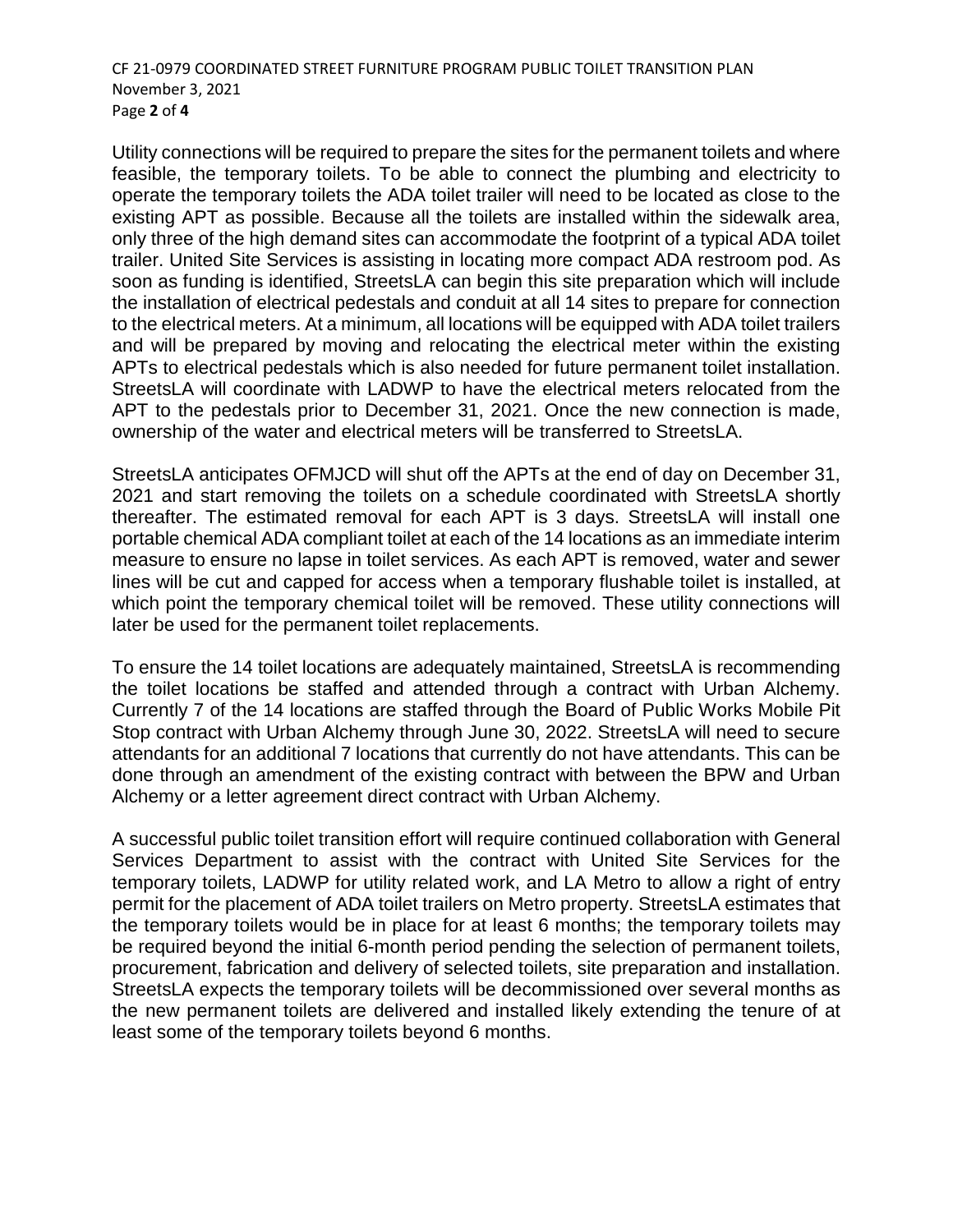# **Temporary Toilet Program Costs**

The cost of the temporary toilet transition plan includes a combination of one-time costs and ongoing costs. At this time, StreetsLA is requesting funding to cover the one-time costs and 6 months of ongoing costs. Funding for fiscal year 2022-2023 can be requested as part of the regular budget process.

| <b>Item</b>                              | Cost      |
|------------------------------------------|-----------|
| One-time costs                           |           |
| Site investigation and plan preparation  | 22,400    |
| Site preparation utility work            | 525,000   |
| DWP electrical meter relocation          | 210,000   |
| 15% Contingency                          | 285,030   |
|                                          |           |
| Ongoing costs (6 months)                 |           |
| <b>Toilet Rental</b>                     | 330,000   |
| Daily Maintenance & Attendant (7 sites)  | 721,000   |
| Program management and administration    | 33,600    |
| Ongoing utility costs                    | 25,000    |
| Non-routine maintenance/damage/vandalism | 33,000    |
|                                          |           |
| Total                                    | 2,185,030 |

# **Future Considerations**

Many cities around the country are struggling to find solutions to address the need for public toilets. If the City increases the deployment of public toilets, a comprehensive, permanent program should prioritize locations based on transit use/stations, regional/tourist attractions, sporting venues (2028 Olympics), areas with high concentrations of individuals experiencing homelessness, and locations with frequent service requests for clean ups of human waste. There are currently various programs offering formal and informal public toilet services to address the need that are overseen by different departments. This includes the Mobile Pit Stop, Mobile Hygiene Units, Recreation and Parks Facilities, and Library facilities. If Council would like a comprehensive program, it will be important to designate a lead entity that has oversight over all public toilet services offered by the City and identify a variety of funding sources necessary to support and sustain such a program.